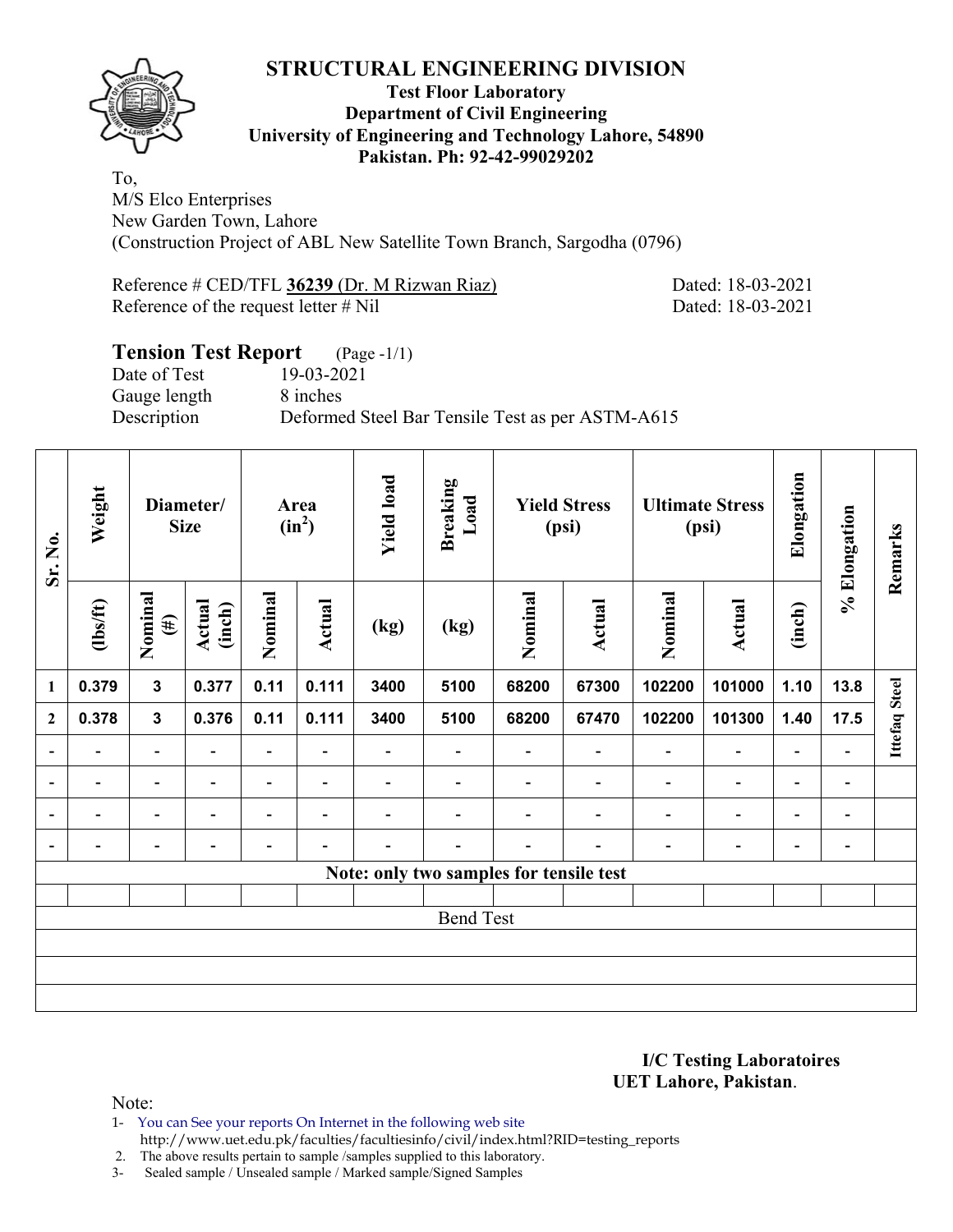

**Test Floor Laboratory Department of Civil Engineering University of Engineering and Technology Lahore, 54890 Pakistan. Ph: 92-42-99029202** 

To, Nawab Ali Pakpattan

Reference # CED/TFL **36240** (Dr. M Rizwan Riaz) Dated: 18-03-2021 Reference of the request letter # Nil Dated: 18-03-2021

## **Tension Test Report** (Page -1/1) Date of Test 19-03-2021 Gauge length 8 inches Description Deformed Steel Bar Tensile and Bend Test as per ASTM-A615

| Sr. No.                  | Weight                                        |                          | Diameter/<br><b>Size</b> |         | Area<br>$(in^2)$         | <b>Yield load</b> | <b>Breaking</b><br>Load |         | <b>Yield Stress</b><br>(psi)                                    |         | <b>Ultimate Stress</b><br>(psi) | Elongation               | % Elongation                 | Remarks |
|--------------------------|-----------------------------------------------|--------------------------|--------------------------|---------|--------------------------|-------------------|-------------------------|---------|-----------------------------------------------------------------|---------|---------------------------------|--------------------------|------------------------------|---------|
|                          | $\frac{2}{10}$                                | Nominal<br>$(\#)$        | Actual<br>(inch)         | Nominal | Actual                   | (kg)              | (kg)                    | Nominal | <b>Actual</b>                                                   | Nominal | Actual                          | (inch)                   |                              |         |
| $\mathbf{1}$             | 0.366                                         | $\mathbf{3}$             | 0.370                    | 0.11    | 0.108                    | 3200              | 4600                    | 64200   | 65580                                                           | 92200   | 94300                           | 1.20                     | 15.0                         |         |
| $\overline{2}$           | 0.371                                         | $\mathbf{3}$             | 0.373                    | 0.11    | 0.109                    | 3600              | 4800                    | 72200   | 72750                                                           | 96200   | 97000                           | 1.20                     | 15.0                         |         |
| $\overline{\phantom{a}}$ |                                               | $\blacksquare$           |                          |         |                          |                   |                         |         |                                                                 |         | $\overline{\phantom{a}}$        |                          | $\qquad \qquad \blacksquare$ |         |
| $\overline{\phantom{a}}$ |                                               |                          |                          |         |                          |                   |                         |         |                                                                 |         |                                 |                          | $\blacksquare$               |         |
| $\overline{\phantom{a}}$ | $\overline{\phantom{0}}$                      | $\overline{\phantom{a}}$ | ٠                        |         | $\overline{\phantom{0}}$ |                   |                         |         |                                                                 |         | $\overline{a}$                  | $\overline{\phantom{0}}$ | $\overline{\phantom{a}}$     |         |
| $\overline{\phantom{a}}$ |                                               | $\overline{\phantom{0}}$ |                          |         |                          |                   |                         |         |                                                                 |         |                                 | $\blacksquare$           | $\overline{\phantom{a}}$     |         |
|                          |                                               |                          |                          |         |                          |                   |                         |         | Note: only two samples for tensile and one sample for bend test |         |                                 |                          |                              |         |
|                          |                                               |                          |                          |         |                          |                   |                         |         |                                                                 |         |                                 |                          |                              |         |
|                          |                                               |                          |                          |         |                          |                   | <b>Bend Test</b>        |         |                                                                 |         |                                 |                          |                              |         |
|                          | #3 Bar Bend Test Through 180° is Satisfactory |                          |                          |         |                          |                   |                         |         |                                                                 |         |                                 |                          |                              |         |
|                          |                                               |                          |                          |         |                          |                   |                         |         |                                                                 |         |                                 |                          |                              |         |
|                          |                                               |                          |                          |         |                          |                   |                         |         |                                                                 |         |                                 |                          |                              |         |

#### **I/C Testing Laboratoires UET Lahore, Pakistan**.

Note:

1- You can See your reports On Internet in the following web site http://www.uet.edu.pk/faculties/facultiesinfo/civil/index.html?RID=testing\_reports

2. The above results pertain to sample /samples supplied to this laboratory.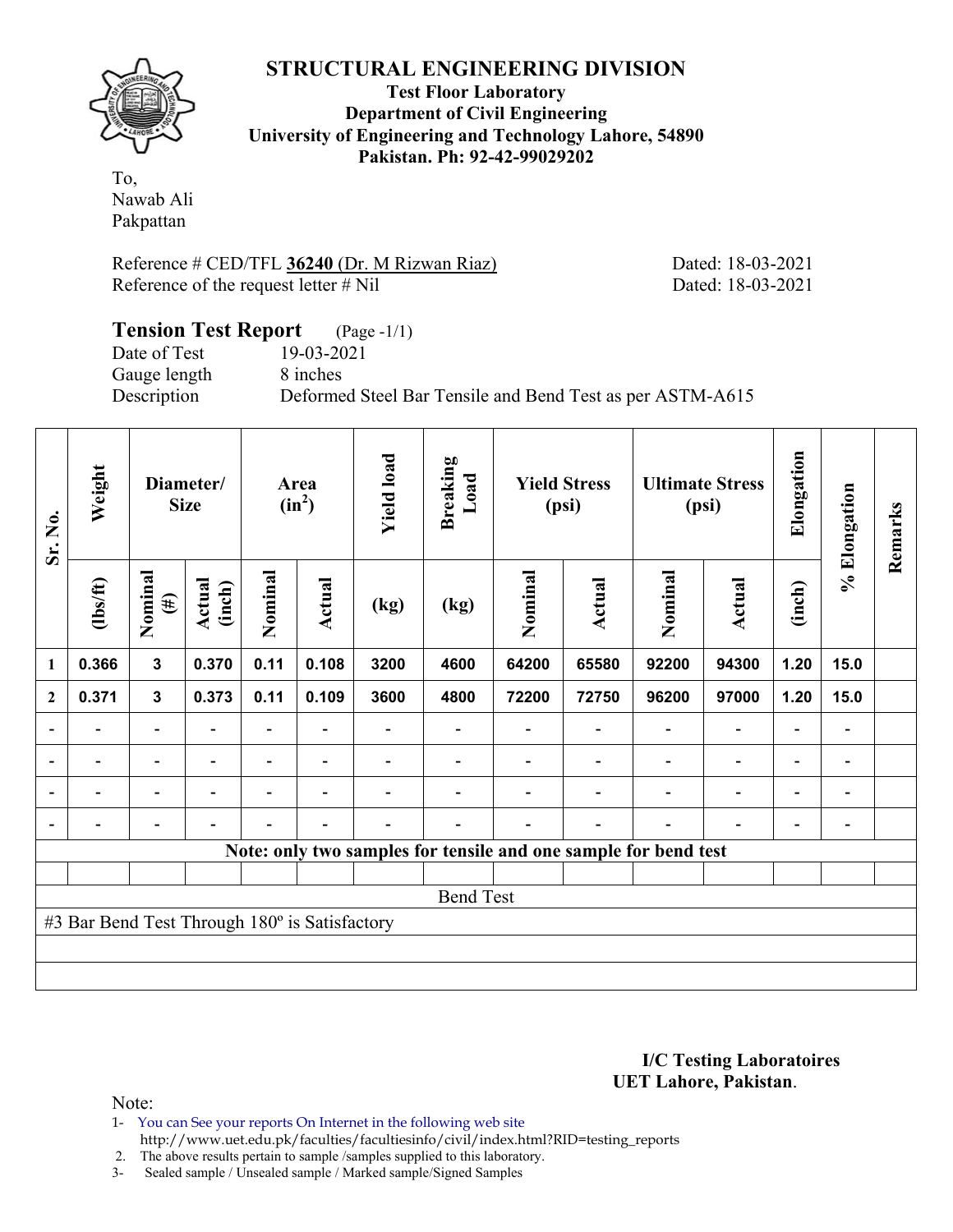

## **Test Floor Laboratory Department of Civil Engineering University of Engineering and Technology Lahore, 54890 Pakistan. Ph: 92-42-99029202**

To, Project Manager

Q-Links Property Construction Pvt Ltd

Construction of Jasmine Grand Mall 2, Orchard Mall and Broadway Height-3 Bahria Orchard Lahore

| Reference # CED/TFL 36241 (Dr. M Rizwan Riaz)            | Dated: 18-03-2021 |
|----------------------------------------------------------|-------------------|
| Reference of the request letter $\#$ QLC-BO-BH2-2021-014 | Dated: 18-03-2021 |

Dated: 18-03-2021

# **Tension Test Report** (Page -1/1)<br>Date of Test 19-03-2021

Date of Test Gauge length 8 inches

Description Deformed Steel Bar Tensile and Bend Test as per ASTM-A615

| Sr. No. | Weight                                        |                          | Diameter/<br><b>Size</b> |                | Area<br>$(in^2)$         | <b>Yield load</b> | <b>Breaking</b><br>Load |         | <b>Yield Stress</b><br>(psi) |                                                                | <b>Ultimate Stress</b><br>(psi) | Elongation               | % Elongation                 | Remarks              |
|---------|-----------------------------------------------|--------------------------|--------------------------|----------------|--------------------------|-------------------|-------------------------|---------|------------------------------|----------------------------------------------------------------|---------------------------------|--------------------------|------------------------------|----------------------|
|         | $\frac{2}{10}$                                | Nominal<br>$(\#)$        | Actual<br>(inch)         | Nominal        | <b>Actual</b>            | (kg)              | (kg)                    | Nominal | Actual                       | Nominal                                                        | Actual                          | (inch)                   |                              |                      |
| 1       | 0.366                                         | $\mathbf{3}$             | 0.370                    | 0.11           | 0.107                    | 3500              | 5300                    | 70200   | 71770                        | 106200                                                         | 108700                          | 1.20                     | 15.0                         |                      |
|         |                                               | $\overline{\phantom{0}}$ |                          | Ξ.             | $\overline{\phantom{0}}$ |                   |                         |         |                              | $\overline{a}$                                                 | $\qquad \qquad \blacksquare$    | $\overline{a}$           |                              | <b>Ittefaq Steel</b> |
|         |                                               | $\blacksquare$           |                          | $\blacksquare$ |                          |                   |                         |         |                              |                                                                | $\overline{\phantom{0}}$        | $\overline{a}$           |                              |                      |
|         | ۰                                             | $\overline{\phantom{a}}$ |                          |                | ۰                        |                   |                         |         |                              |                                                                | $\overline{\phantom{0}}$        | $\overline{\phantom{0}}$ | $\blacksquare$               |                      |
|         | $\overline{\phantom{0}}$                      | $\overline{\phantom{0}}$ |                          | $\blacksquare$ | ۰                        |                   |                         |         |                              | $\blacksquare$                                                 | $\overline{a}$                  | $\overline{\phantom{0}}$ | $\qquad \qquad \blacksquare$ |                      |
|         | $\overline{\phantom{0}}$                      | $\overline{\phantom{0}}$ |                          |                | $\overline{\phantom{0}}$ |                   |                         |         | $\blacksquare$               | $\blacksquare$                                                 | $\qquad \qquad \blacksquare$    | $\overline{\phantom{a}}$ | $\overline{\phantom{0}}$     |                      |
|         |                                               |                          |                          |                |                          |                   |                         |         |                              | Note: only one sample for tensile and one sample for bend test |                                 |                          |                              |                      |
|         |                                               |                          |                          |                |                          |                   |                         |         |                              |                                                                |                                 |                          |                              |                      |
|         |                                               |                          |                          |                |                          |                   | <b>Bend Test</b>        |         |                              |                                                                |                                 |                          |                              |                      |
|         | #3 Bar Bend Test Through 180° is Satisfactory |                          |                          |                |                          |                   |                         |         |                              |                                                                |                                 |                          |                              |                      |
|         |                                               |                          |                          |                |                          |                   |                         |         |                              |                                                                |                                 |                          |                              |                      |
|         |                                               |                          |                          |                |                          |                   |                         |         |                              |                                                                |                                 |                          |                              |                      |

**I/C Testing Laboratoires UET Lahore, Pakistan**.

Note:

1- You can See your reports On Internet in the following web site http://www.uet.edu.pk/faculties/facultiesinfo/civil/index.html?RID=testing\_reports

2. The above results pertain to sample /samples supplied to this laboratory.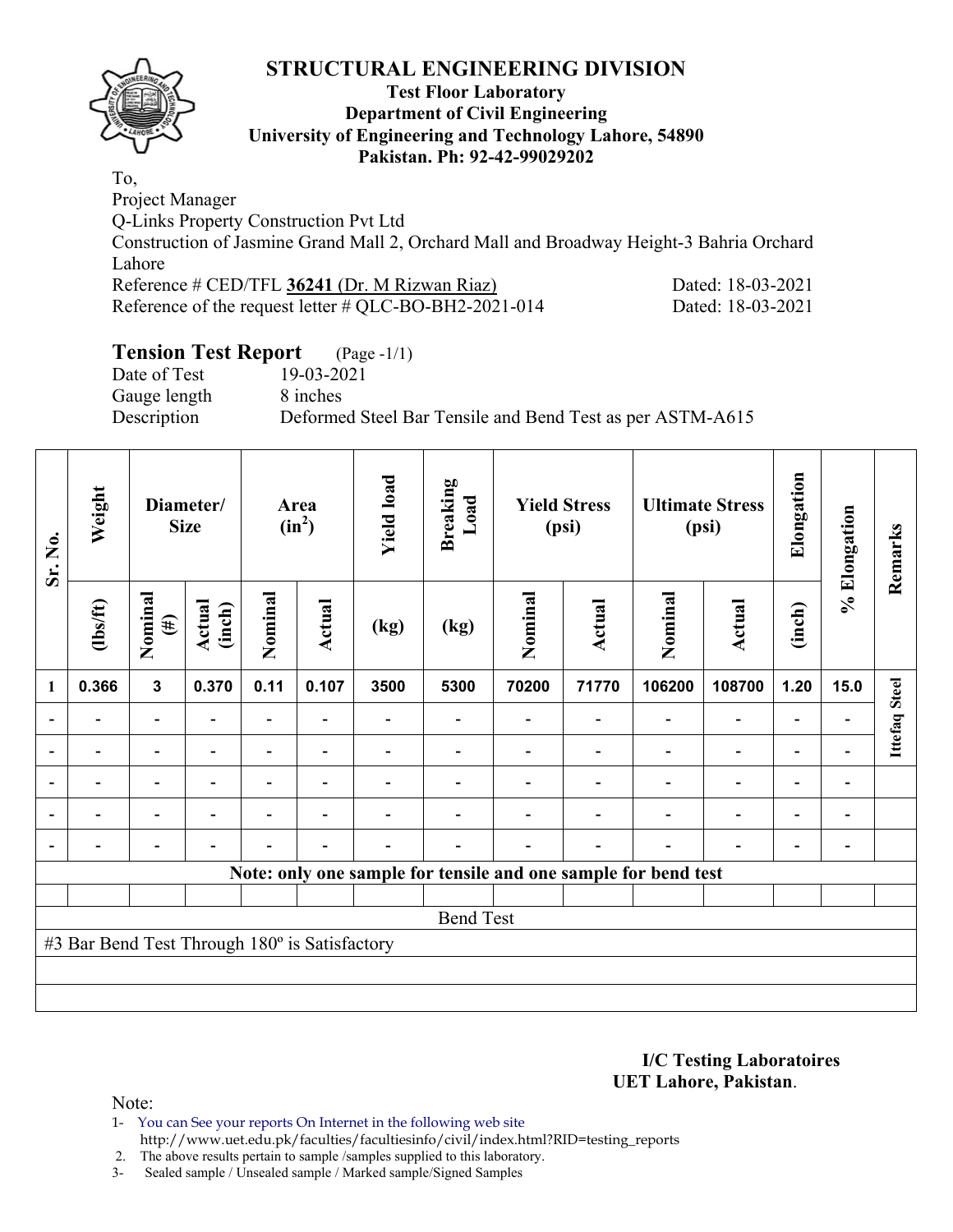

## **Test Floor Laboratory Department of Civil Engineering University of Engineering and Technology Lahore, 54890 Pakistan. Ph: 92-42-99029202**

To, XEN GE (army)-II Okara (Const of 1 X B Type Veh Shed at 78 Med Bn Oka Cantt (M/s CIVOOOL)

Reference # CED/TFL 36243 (Dr. M Rizwan Riaz) Dated: 18-03-2021 Reference of the request letter # 6000/SM/3/E-6 Dated: 15-03-2021

# **Tension Test Report** (Page -1/1)

Date of Test 19-03-2021 Gauge length 8 inches

Description Deformed Steel Bar Tensile and Bend Test as per ASTM-A615

| Sr. No.        | Weight                                              | Diameter/<br>Area<br><b>Size</b><br>$(in^2)$<br>(inch) |                | <b>Yield load</b> | <b>Breaking</b><br>Load  |      | <b>Yield Stress</b><br>(psi) |         | <b>Ultimate Stress</b><br>(psi) | Elongation                                                     | % Elongation             | Remarks                  |                          |                            |
|----------------|-----------------------------------------------------|--------------------------------------------------------|----------------|-------------------|--------------------------|------|------------------------------|---------|---------------------------------|----------------------------------------------------------------|--------------------------|--------------------------|--------------------------|----------------------------|
|                | (1bs/ft)                                            | Nominal                                                | Actual         | Nominal           | Actual                   | (kg) | (kg)                         | Nominal | <b>Actual</b>                   | Nominal                                                        | <b>Actual</b>            | (inch)                   |                          |                            |
| 1              | 0.397                                               | 3/8                                                    | 0.385          | 0.11              | 0.117                    | 4100 | 5100                         | 82200   | 77500                           | 102200                                                         | 96400                    | 1.10                     | 13.8                     |                            |
|                |                                                     | $\blacksquare$                                         |                |                   |                          |      |                              |         |                                 |                                                                | $\overline{\phantom{0}}$ |                          |                          |                            |
|                |                                                     | $\overline{\phantom{0}}$                               |                |                   |                          |      |                              |         |                                 |                                                                |                          | $\overline{\phantom{0}}$ |                          | $\boldsymbol{\mathcal{N}}$ |
| $\blacksquare$ |                                                     | $\blacksquare$                                         | $\blacksquare$ |                   | $\overline{\phantom{a}}$ |      |                              |         |                                 |                                                                | $\blacksquare$           | $\overline{\phantom{0}}$ | $\overline{\phantom{0}}$ |                            |
|                |                                                     | $\blacksquare$                                         |                |                   | $\blacksquare$           |      |                              |         |                                 |                                                                | $\blacksquare$           | $\overline{\phantom{0}}$ |                          |                            |
|                |                                                     | $\overline{\phantom{0}}$                               |                |                   | $\blacksquare$           |      |                              |         |                                 |                                                                | $\overline{a}$           | $\overline{\phantom{0}}$ |                          |                            |
|                |                                                     |                                                        |                |                   |                          |      |                              |         |                                 | Note: only one sample for tensile and one sample for bend test |                          |                          |                          |                            |
|                |                                                     |                                                        |                |                   |                          |      |                              |         |                                 |                                                                |                          |                          |                          |                            |
|                |                                                     |                                                        |                |                   |                          |      | <b>Bend Test</b>             |         |                                 |                                                                |                          |                          |                          |                            |
|                | 3/8" Dia Bar Bend Test Through 180° is Satisfactory |                                                        |                |                   |                          |      |                              |         |                                 |                                                                |                          |                          |                          |                            |
|                |                                                     |                                                        |                |                   |                          |      |                              |         |                                 |                                                                |                          |                          |                          |                            |
|                |                                                     |                                                        |                |                   |                          |      |                              |         |                                 |                                                                |                          |                          |                          |                            |

**I/C Testing Laboratoires UET Lahore, Pakistan**.

Note:

1- You can See your reports On Internet in the following web site http://www.uet.edu.pk/faculties/facultiesinfo/civil/index.html?RID=testing\_reports

2. The above results pertain to sample /samples supplied to this laboratory.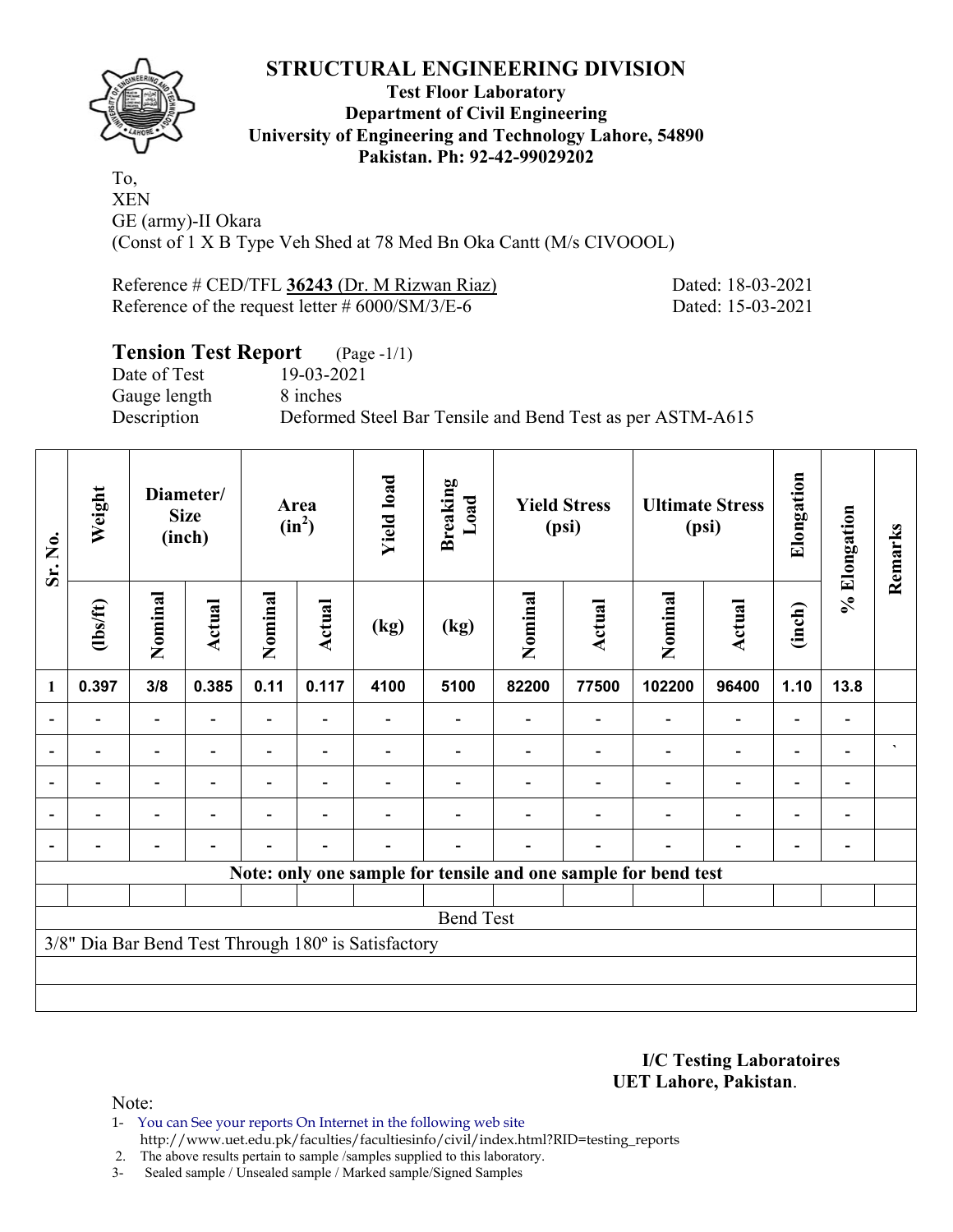

#### **Test Floor Laboratory Department of Civil Engineering University of Engineering and Technology Lahore, 54890 Pakistan. Ph: 92-42-99029202**

To, XEN

GE (army)-II Okara

(Const of 1 X B Type Veh Shed at 17 Punjab Regt Oka Cantt, Const of 1 X B Type Veh Shed No. 01 at 59 S&T Bn Oka Cantt, Const of 1 X B Type Veh Shed No. 02 at 59 S&T Bn Oka Cantt)

(M/s Riaz ud Din Engineering & Co)

Reference # CED/TFL **36244** (Dr. M Rizwan Riaz) Dated: 18-03-2021 Reference of the request letter # 6000/SM/3/E-6 Dated: 13-03-2021

# **Tension Test Report** (Page -1/1)

Date of Test 19-03-2021

Gauge length 8 inches

Description Deformed Steel Bar Tensile and Bend Test as per ASTM-A615

| Sr. No.                  | Weight                                              |                          | <b>Yield load</b><br>Diameter/<br>Area<br><b>Size</b><br>$(in^2)$<br>(inch) |                          | <b>Breaking</b><br>Load  | <b>Yield Stress</b><br>(psi) |                  | <b>Ultimate Stress</b><br>(psi) |        | Elongation                                                     | % Elongation             | Remarks                  |                          |                      |
|--------------------------|-----------------------------------------------------|--------------------------|-----------------------------------------------------------------------------|--------------------------|--------------------------|------------------------------|------------------|---------------------------------|--------|----------------------------------------------------------------|--------------------------|--------------------------|--------------------------|----------------------|
|                          | (1bs/ft)                                            | Nominal                  | <b>Actual</b>                                                               | Nominal                  | Actual                   | (kg)                         | (kg)             | Nominal                         | Actual | Nominal                                                        | Actual                   | (inch)                   |                          |                      |
| 1                        | 0.395                                               | 3/8                      | 0.385                                                                       | 0.11                     | 0.116                    | 4100                         | 5100             | 82200                           | 77810  | 102200                                                         | 96800                    | 1.00                     | $12.5$                   |                      |
| $\overline{\phantom{0}}$ |                                                     |                          |                                                                             |                          |                          |                              |                  |                                 |        |                                                                | $\overline{\phantom{a}}$ | $\overline{a}$           |                          |                      |
|                          |                                                     | $\overline{\phantom{0}}$ |                                                                             | $\overline{\phantom{0}}$ | $\overline{\phantom{0}}$ |                              |                  |                                 |        |                                                                | $\overline{\phantom{a}}$ | Ξ.                       |                          | $\blacktriangledown$ |
| $\blacksquare$           |                                                     | $\overline{\phantom{0}}$ |                                                                             |                          |                          |                              |                  |                                 |        |                                                                | $\overline{\phantom{a}}$ | $\overline{\phantom{a}}$ | $\overline{\phantom{0}}$ |                      |
|                          |                                                     | $\blacksquare$           |                                                                             |                          |                          |                              |                  |                                 |        |                                                                | $\overline{\phantom{0}}$ | $\overline{\phantom{0}}$ | $\blacksquare$           |                      |
|                          |                                                     |                          |                                                                             |                          |                          |                              |                  |                                 |        |                                                                |                          | $\overline{\phantom{0}}$ |                          |                      |
|                          |                                                     |                          |                                                                             |                          |                          |                              |                  |                                 |        | Note: only one sample for tensile and one sample for bend test |                          |                          |                          |                      |
|                          |                                                     |                          |                                                                             |                          |                          |                              |                  |                                 |        |                                                                |                          |                          |                          |                      |
|                          |                                                     |                          |                                                                             |                          |                          |                              | <b>Bend Test</b> |                                 |        |                                                                |                          |                          |                          |                      |
|                          | 3/8" Dia Bar Bend Test Through 180° is Satisfactory |                          |                                                                             |                          |                          |                              |                  |                                 |        |                                                                |                          |                          |                          |                      |
|                          |                                                     |                          |                                                                             |                          |                          |                              |                  |                                 |        |                                                                |                          |                          |                          |                      |
|                          |                                                     |                          |                                                                             |                          |                          |                              |                  |                                 |        |                                                                |                          |                          |                          |                      |

#### **I/C Testing Laboratoires UET Lahore, Pakistan**.

Note:

- 1- You can See your reports On Internet in the following web site http://www.uet.edu.pk/faculties/facultiesinfo/civil/index.html?RID=testing\_reports
- 2. The above results pertain to sample /samples supplied to this laboratory.
- 3- Sealed sample / Unsealed sample / Marked sample/Signed Samples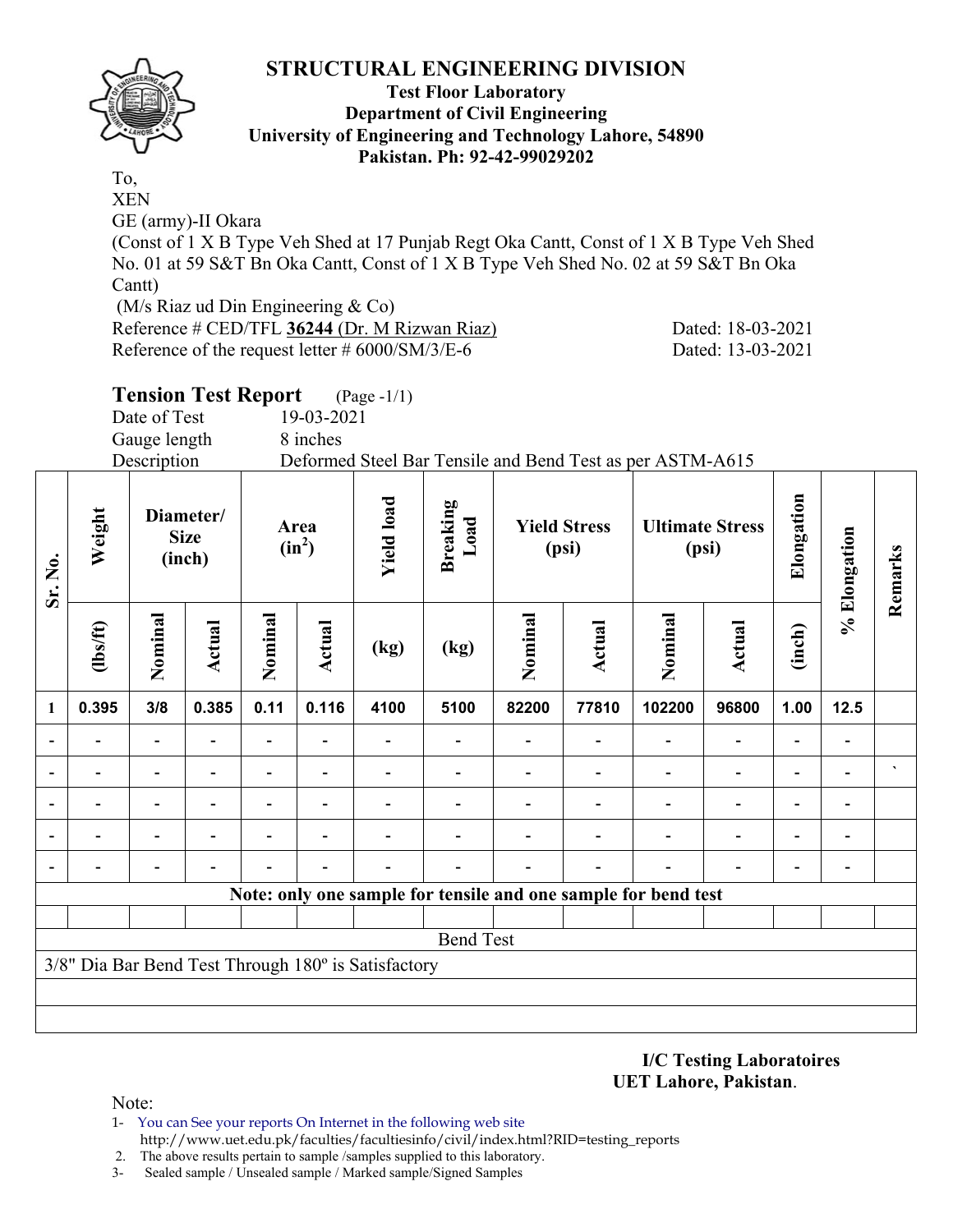

#### **Test Floor Laboratory Department of Civil Engineering University of Engineering and Technology Lahore, 54890 Pakistan. Ph: 92-42-99029202**

To, Resident Engineer Techno Consultant International (Pvt) Ltd CPEC Package-1

| Reference # CED/TFL $36246$ (Dr. M Rizwan Riaz)          | Dated: 18-03-2021 |
|----------------------------------------------------------|-------------------|
| Reference of the request letter # $RE/CPEC/DIK/2021/758$ | Dated: 20-01-2021 |

# **Tension Test Report** (Page – 1/3)

| Date of Test | 19-03-2021 |                                                                         |  |  |  |
|--------------|------------|-------------------------------------------------------------------------|--|--|--|
| Gauge length | 2 inches   |                                                                         |  |  |  |
| Description  |            | Metal Beam Guard Rail W-Beam Strip Tensile and Bend Test as per AASHTOO |  |  |  |
| M-180        |            |                                                                         |  |  |  |
|              |            |                                                                         |  |  |  |

| Sr. No.                                                        | Designation             | Size of Strip<br>(cm)                                            | <b>X</b> Section<br>Area<br>(cm <sup>2</sup> ) | <b>Yield load</b><br>(kg) | <b>Breaking</b><br>Load<br>(kg) | <b>Yield Stress</b><br>(kg/cm <sup>2</sup> ) | Ultimate<br><b>Stress</b><br>(kg/cm <sup>2</sup> ) | Elongation<br>(in) | % Elongation             | Remarks |
|----------------------------------------------------------------|-------------------------|------------------------------------------------------------------|------------------------------------------------|---------------------------|---------------------------------|----------------------------------------------|----------------------------------------------------|--------------------|--------------------------|---------|
|                                                                |                         | 2.53x0.30                                                        | 0.76                                           | 2800                      | 4000                            | 3689                                         | 5270                                               | 0.40               | 20.00                    |         |
| 1                                                              | <b>Metal Beam Guard</b> |                                                                  |                                                |                           |                                 |                                              |                                                    |                    |                          |         |
| $\boldsymbol{2}$                                               | Rail (W-Beam)           | 2.53x0.30                                                        | 0.76                                           | 3000                      | 4100                            | 3953                                         | 5402                                               | 0.40               | 20.00                    |         |
|                                                                |                         |                                                                  |                                                |                           |                                 |                                              |                                                    |                    |                          |         |
|                                                                |                         |                                                                  | $\qquad \qquad \blacksquare$                   |                           | -                               |                                              |                                                    |                    |                          |         |
|                                                                |                         |                                                                  | $\overline{\phantom{0}}$                       |                           | $\overline{\phantom{0}}$        |                                              |                                                    |                    | $\overline{\phantom{a}}$ |         |
| $\blacksquare$                                                 |                         |                                                                  | $\overline{\phantom{0}}$                       |                           | -                               |                                              |                                                    |                    | $\overline{\phantom{a}}$ |         |
| $\blacksquare$                                                 |                         |                                                                  |                                                |                           |                                 |                                              |                                                    |                    |                          |         |
| $\overline{\phantom{0}}$                                       |                         |                                                                  |                                                |                           |                                 |                                              |                                                    |                    |                          |         |
|                                                                |                         | <b>Only Two Samples for Tensile and One Sample for Bend Test</b> |                                                |                           |                                 |                                              |                                                    |                    |                          |         |
|                                                                |                         |                                                                  |                                                |                           |                                 |                                              |                                                    |                    |                          |         |
| <b>Bend Test</b>                                               |                         |                                                                  |                                                |                           |                                 |                                              |                                                    |                    |                          |         |
| Strip Taken from W-Beam Bend Test Through 180° is Satisfactory |                         |                                                                  |                                                |                           |                                 |                                              |                                                    |                    |                          |         |
|                                                                |                         |                                                                  |                                                |                           |                                 |                                              |                                                    |                    |                          |         |
|                                                                |                         |                                                                  |                                                |                           |                                 |                                              |                                                    |                    |                          |         |

**I/C Testing Laboratoires UET Lahore, Pakistan**.

Note:

- 1- You can See your reports On Internet in the following web site http://www.uet.edu.pk/faculties/facultiesinfo/civil/index.html?RID=testing\_reports
- 2. The above results pertain to sample /samples supplied to this laboratory.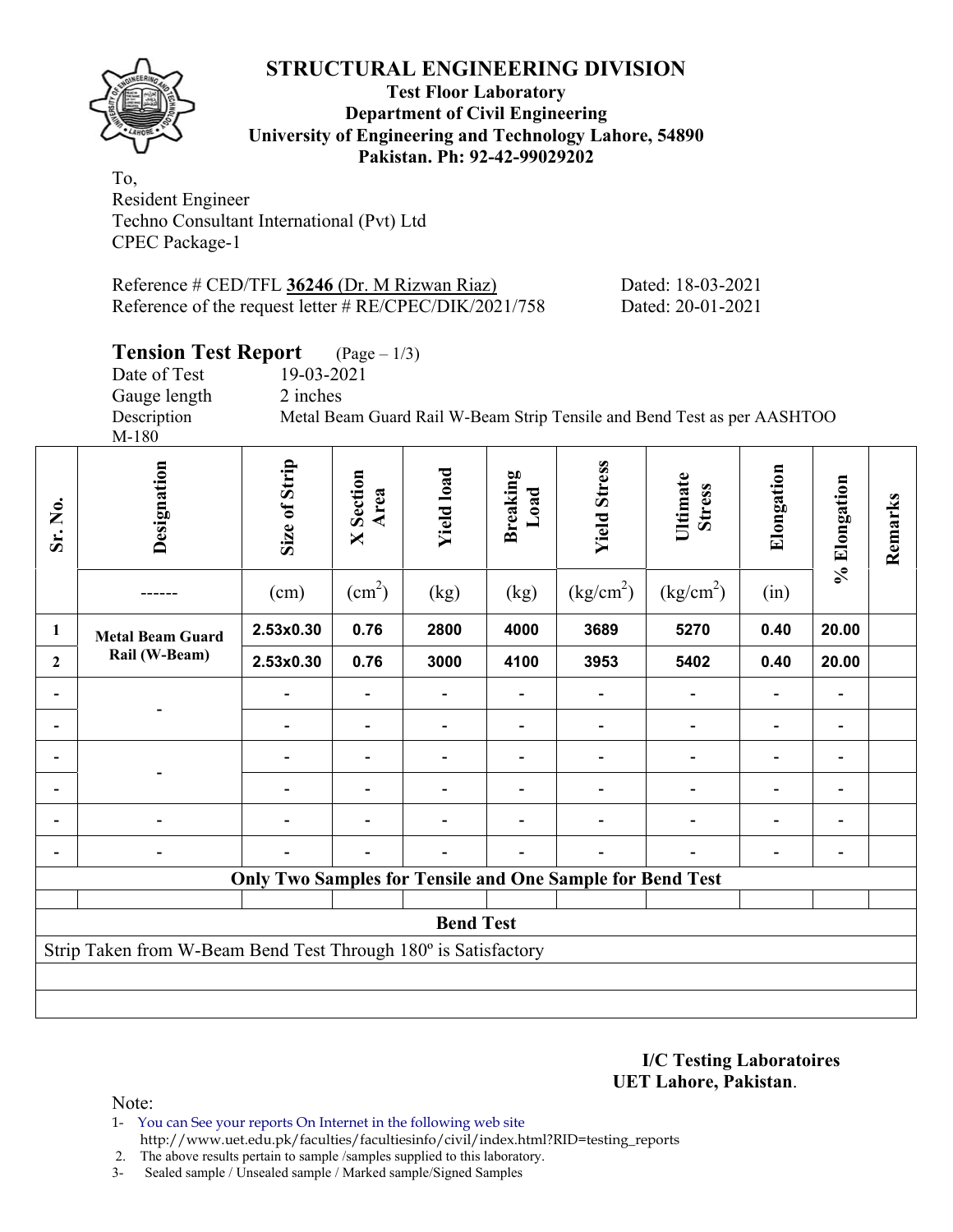

## **Test Floor Laboratory Department of Civil Engineering University of Engineering and Technology Lahore, 54890 Pakistan. Ph: 92-42-99029202**

To, Resident Engineer Techno Consultant International (Pvt) Ltd CPEC Package-1

| Reference # CED/TFL 36246 (Dr. M Rizwan Riaz)             | Dated: 18-03-2021 |
|-----------------------------------------------------------|-------------------|
| Reference of the request letter $\# RE/CPEC/DIK/2021/758$ | Dated: 20-01-2021 |

## **Tension Test Report** (Page – 2/3)

Date of Test 19-03-2021 Gauge length 2 inches

Description Steel Post Strip Tensile Test as per ASTM A36

| Sr. No.                      | Designation                | Size of Strip<br>(cm)    | <b>X</b> Section<br>Area<br>$\text{(cm}^2\text{)}$ | <b>Yield load</b><br>(kg)                | <b>Breaking</b><br>Load<br>(kg) | <b>Yield Stress</b><br>(MPa) | Ultimate<br><b>Stress</b><br>(MPa) | Elongation<br>(in)           | % Elongation                 | Remarks |
|------------------------------|----------------------------|--------------------------|----------------------------------------------------|------------------------------------------|---------------------------------|------------------------------|------------------------------------|------------------------------|------------------------------|---------|
| $\mathbf{1}$                 | <b>Vertical Steel Post</b> | 20.50x6.00               | 123.00                                             | 3300                                     | 5100                            | 263.20                       | 406.76                             | 0.70                         | 35.00                        |         |
| $\overline{2}$               |                            | 20.50x6.00               | 123.00                                             | 3500                                     | 5100                            | 279.15                       | 406.76                             | 0.70                         | 35.00                        |         |
| $\overline{\phantom{0}}$     |                            | $\overline{\phantom{a}}$ | $\qquad \qquad \blacksquare$                       | $\overline{\phantom{a}}$                 | $\blacksquare$                  | $\blacksquare$               |                                    | $\overline{\phantom{a}}$     | $\overline{\phantom{a}}$     |         |
| $\qquad \qquad \blacksquare$ |                            | -                        | $\qquad \qquad \blacksquare$                       | $\overline{\phantom{a}}$                 | $\overline{\phantom{a}}$        | $\blacksquare$               |                                    | $\qquad \qquad \blacksquare$ | $\overline{\phantom{a}}$     |         |
| $\qquad \qquad \blacksquare$ |                            | $\overline{\phantom{0}}$ | $\overline{\phantom{0}}$                           | $\overline{a}$                           | $\overline{\phantom{a}}$        | $\blacksquare$               |                                    | $\qquad \qquad \blacksquare$ | $\qquad \qquad \blacksquare$ |         |
| $\qquad \qquad \blacksquare$ |                            | $\overline{\phantom{0}}$ | $\overline{\phantom{a}}$                           | $\overline{\phantom{a}}$                 | $\overline{\phantom{a}}$        | $\overline{\phantom{a}}$     |                                    | $\overline{\phantom{a}}$     | $\qquad \qquad \blacksquare$ |         |
| $\overline{\phantom{0}}$     |                            |                          |                                                    |                                          | $\blacksquare$                  |                              |                                    | $\blacksquare$               | $\overline{\phantom{0}}$     |         |
| $\overline{a}$               | $\overline{\phantom{0}}$   | $\overline{\phantom{0}}$ |                                                    | $\blacksquare$                           | $\blacksquare$                  |                              |                                    | $\overline{a}$               |                              |         |
|                              |                            |                          |                                                    | <b>Only Two Samples for Tensile Test</b> |                                 |                              |                                    |                              |                              |         |
|                              |                            |                          |                                                    |                                          |                                 |                              |                                    |                              |                              |         |
| <b>Bend Test</b>             |                            |                          |                                                    |                                          |                                 |                              |                                    |                              |                              |         |
|                              |                            |                          |                                                    |                                          |                                 |                              |                                    |                              |                              |         |
|                              |                            |                          |                                                    |                                          |                                 |                              |                                    |                              |                              |         |
|                              |                            |                          |                                                    |                                          |                                 |                              |                                    |                              |                              |         |

**I/C Testing Laboratoires UET Lahore, Pakistan**.

Note:

1- You can See your reports On Internet in the following web site http://www.uet.edu.pk/faculties/facultiesinfo/civil/index.html?RID=testing\_reports

2. The above results pertain to sample /samples supplied to this laboratory.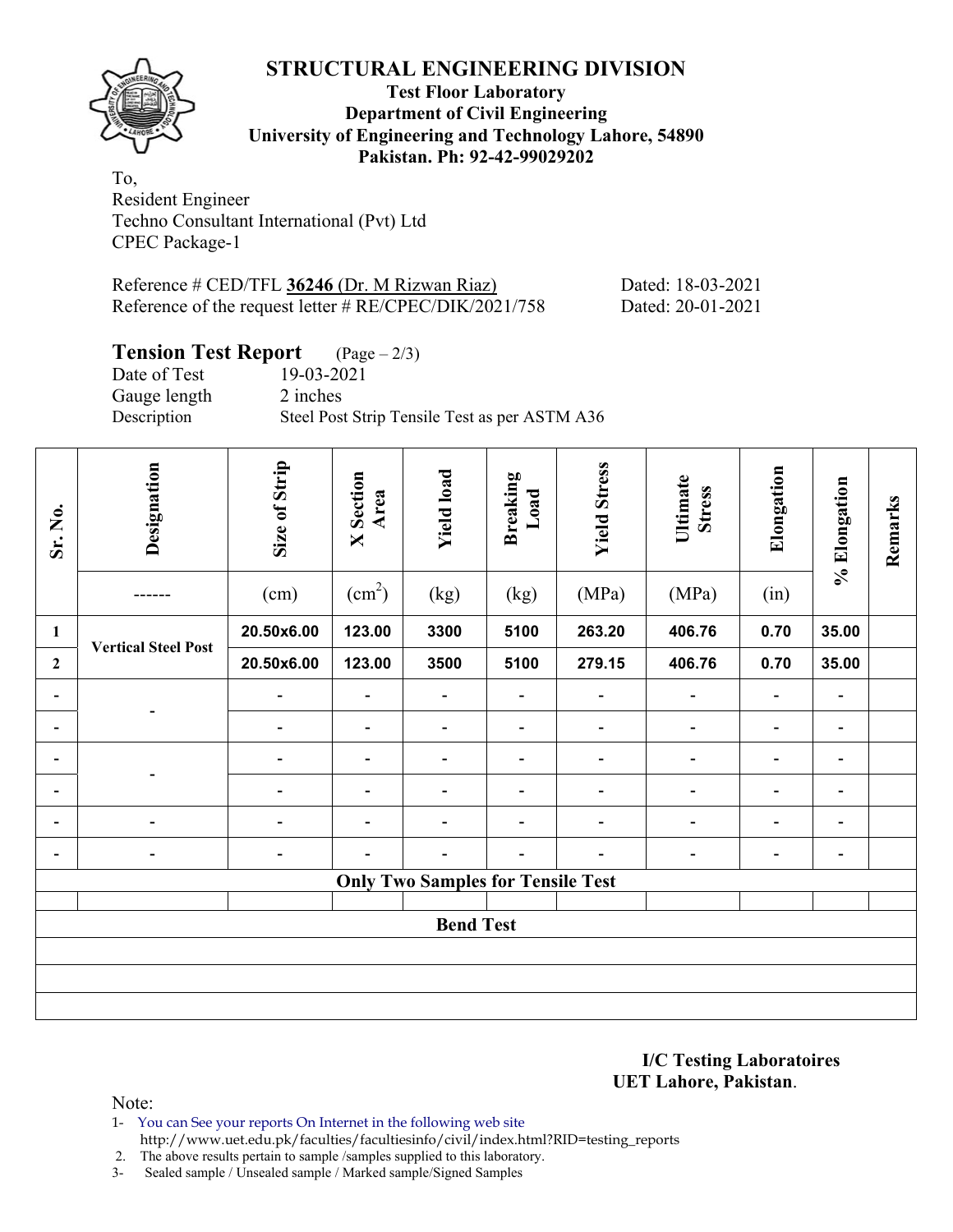

### **Test Floor Laboratory Department of Civil Engineering University of Engineering and Technology Lahore, 54890 Pakistan. Ph: 92-42-99029202**

To, Resident Engineer Techno Consultant International (Pvt) Ltd CPEC Package-1

| Reference # CED/TFL 36246 (Dr. M Rizwan Riaz)          |  |
|--------------------------------------------------------|--|
| Reference of the request letter # RE/CPEC/DIK/2021/758 |  |

Dated: 18-03-2021 Dated: 20-01-2021

# **Size Test Report** (Page – 3/3)

Date of Test 19-03-2021

Description Metal Beam Guard Rail (W-Beam) & Vertical Steel Post thickness Test

| Sr.<br>No.   | Designation                              | Thickness<br>(mm)                | Remark |
|--------------|------------------------------------------|----------------------------------|--------|
| $\mathbf{1}$ | <b>Metal Beam Guard Rail</b><br>(W-Beam) | 3.00                             |        |
| $\mathbf{2}$ | <b>Vertical Steel Post</b>               | 6.00                             |        |
|              |                                          |                                  |        |
|              |                                          |                                  |        |
|              |                                          |                                  |        |
|              |                                          |                                  |        |
|              |                                          |                                  |        |
|              |                                          | <b>Only Two Samples for Test</b> |        |
|              |                                          |                                  |        |

**I/C Testing Laboratoires UET Lahore, Pakistan**.

Note:

- 1- You can See your reports On Internet in the following web site http://www.uet.edu.pk/faculties/facultiesinfo/civil/index.html?RID=testing\_reports
- 2. The above results pertain to sample /samples supplied to this laboratory.
- 3- Sealed sample / Unsealed sample / Marked sample/Signed Samples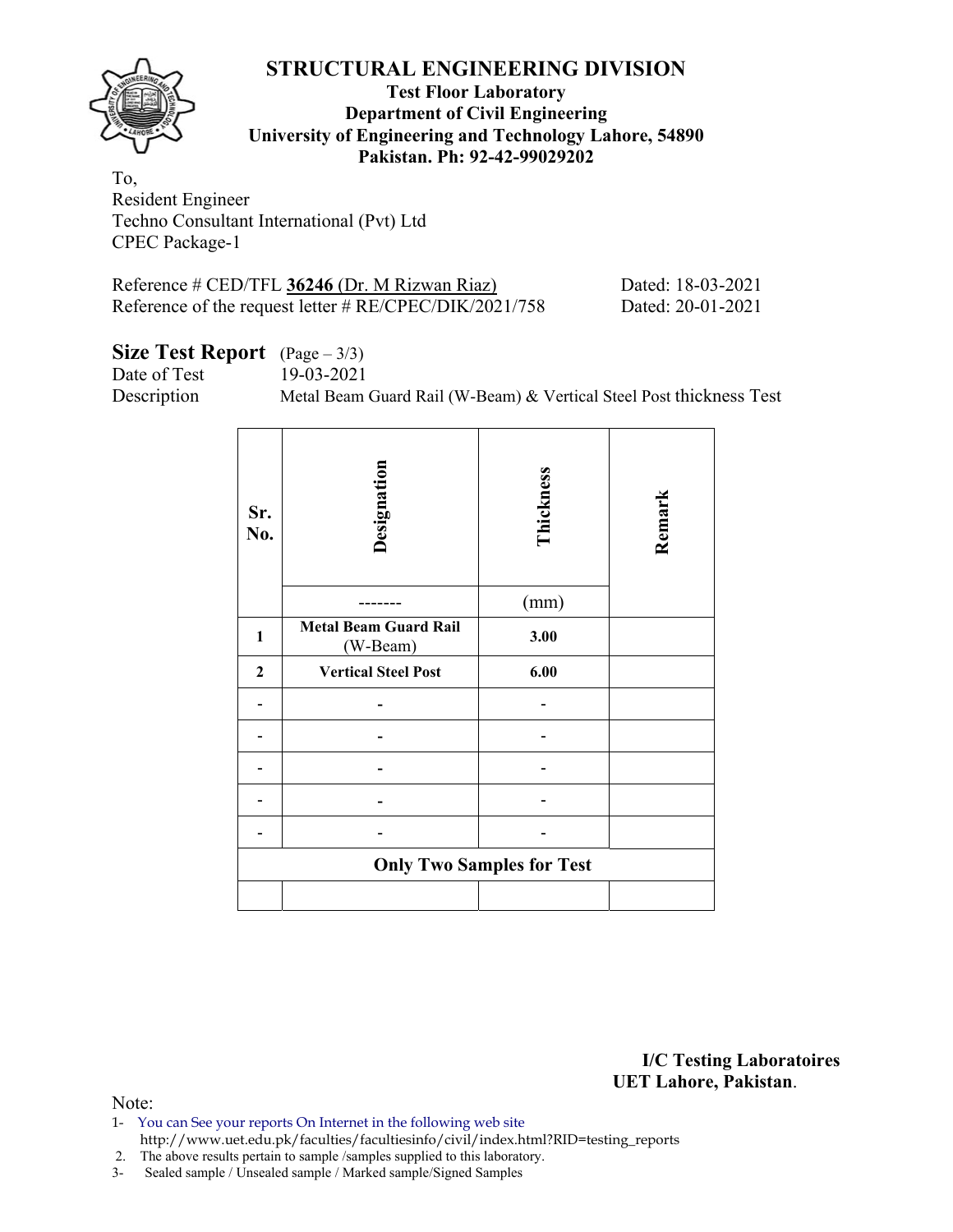

#### **Test Floor Laboratory Department of Civil Engineering University of Engineering and Technology Lahore, 54890 Pakistan. Ph: 92-42-99029202**

To, Sub Divisional Officer Highway Sub Division Sialkot (Rehabilitation / Construction / Widening of Road from Sialkot Bhagowal Road (Chungi No. 8) to Eastern Bypass (BHU Village Jodaywal Kalan) via Village Johawal Khured i/c Link Road length = 6.40 km in District Sialkot) Reference # CED/TFL **36247** (Dr. M Rizwan Riaz) Dated: 19-03-2021 Reference of the request letter # 636/S Dated: 18-03-2021

| <b>Tension Test Report</b> |            | $(Page - 1/1)$ |              |                                                           |  |
|----------------------------|------------|----------------|--------------|-----------------------------------------------------------|--|
| Date of Test               | 19-03-2021 |                |              |                                                           |  |
| Gauge length               | 8 inches   |                |              |                                                           |  |
| Description                |            |                |              | Deformed Steel Bar Tensile and Bend Test as per ASTM-A615 |  |
| Diameter/                  |            |                | $\mathbf{a}$ |                                                           |  |

| Sr. No.                  | Weight                                              | Diameter/<br><b>Size</b><br>(inch) |                          | Area<br>$(in^2)$ |                          | <b>Yield load</b> | <b>Breaking</b><br>Load | <b>Yield Stress</b><br>(psi)                                    |        | <b>Ultimate Stress</b><br>(psi) |                          | Elongation | % Elongation   | Remarks              |
|--------------------------|-----------------------------------------------------|------------------------------------|--------------------------|------------------|--------------------------|-------------------|-------------------------|-----------------------------------------------------------------|--------|---------------------------------|--------------------------|------------|----------------|----------------------|
|                          | $lbsft$                                             | Nominal                            | <b>Actual</b>            | Nominal          | <b>Actual</b>            | (kg)              | (kg)                    | Nominal                                                         | Actual | Nominal                         | <b>Actual</b>            | (inch)     |                |                      |
| $\mathbf{1}$             | 0.399                                               | 3/8                                | 0.387                    | 0.11             | 0.117                    | 2600              | 3600                    | 52100                                                           | 48820  | 72200                           | 67600                    | 2.10       | 26.3           |                      |
| $\mathbf{2}$             | 0.400                                               | 3/8                                | 0.387                    | 0.11             | 0.117                    | 2500              | 3500                    | 50100                                                           | 46920  | 70200                           | 65700                    | 1.70       | 21.3           |                      |
| $\overline{\phantom{a}}$ |                                                     |                                    | $\overline{\phantom{0}}$ |                  |                          |                   |                         |                                                                 |        |                                 |                          |            |                | $\blacktriangledown$ |
|                          |                                                     | $\overline{\phantom{0}}$           | $\overline{\phantom{0}}$ | ۰                | $\overline{\phantom{0}}$ | $\blacksquare$    |                         | -                                                               |        |                                 | $\overline{\phantom{0}}$ | ۰          | $\blacksquare$ |                      |
|                          |                                                     |                                    | -                        |                  |                          |                   |                         |                                                                 |        |                                 |                          |            |                |                      |
|                          |                                                     |                                    |                          |                  |                          |                   |                         |                                                                 |        |                                 |                          |            |                |                      |
|                          |                                                     |                                    |                          |                  |                          |                   |                         | Note: only two samples for tensile and one sample for bend test |        |                                 |                          |            |                |                      |
|                          |                                                     |                                    |                          |                  |                          |                   |                         |                                                                 |        |                                 |                          |            |                |                      |
|                          | <b>Bend Test</b>                                    |                                    |                          |                  |                          |                   |                         |                                                                 |        |                                 |                          |            |                |                      |
|                          | 3/8" Dia Bar Bend Test Through 180° is Satisfactory |                                    |                          |                  |                          |                   |                         |                                                                 |        |                                 |                          |            |                |                      |
|                          |                                                     |                                    |                          |                  |                          |                   |                         |                                                                 |        |                                 |                          |            |                |                      |
|                          |                                                     |                                    |                          |                  |                          |                   |                         |                                                                 |        |                                 |                          |            |                |                      |

**I/C Testing Laboratoires UET Lahore, Pakistan**.

Note:

- 1- You can See your reports On Internet in the following web site http://www.uet.edu.pk/faculties/facultiesinfo/civil/index.html?RID=testing\_reports
- 2. The above results pertain to sample /samples supplied to this laboratory.
- 3- Sealed sample / Unsealed sample / Marked sample/Signed Samples